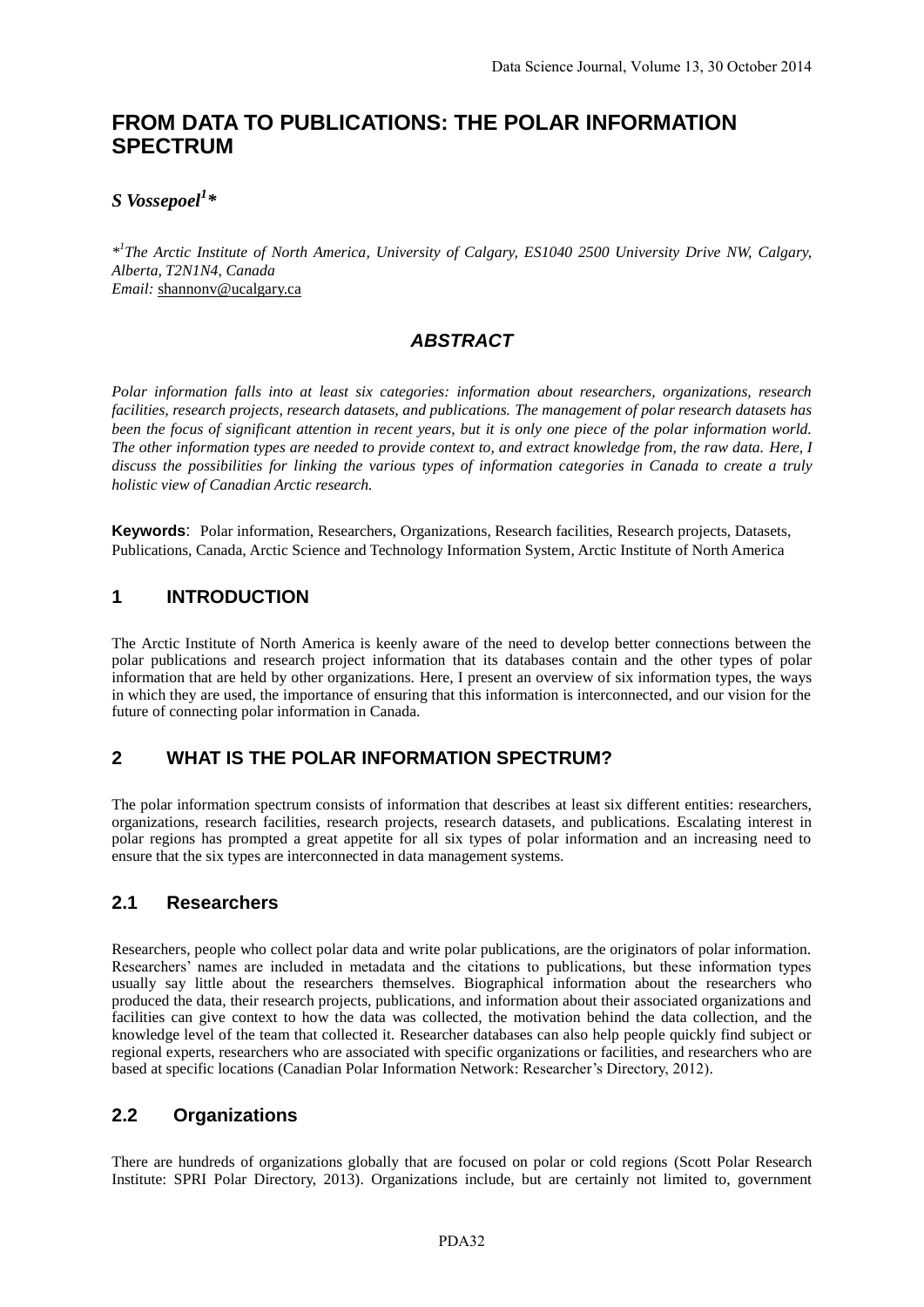departments and agencies, educational and research institutions, libraries, museums, non-profits, and industries. These organizations fund researchers and facilities, produce research datasets, edit and publish publications, and issue licenses for research projects. Information about the organizations that are associated with research datasets is useful when considering the motivation behind the data collection and whether or not the data is reputable. Databases of organizations can help determine which organizations are linked with specific areas of interest, which organizations house valuable information or artifacts, which organizations will fund or support specific research initiatives, and which organizations provide scholarships.

#### **2.3 Research facilities**

Polar research facilities are often located in remote areas and are designed to house researchers and equipment for studying the surrounding environment (Canadian Polar Information Network: Northern Research Facilities, 2013). Many of these facilities are associated with organizations or specific researchers and form the basis of the study area for research projects and publications. Databases of research facilities, particularly when geospatially mapped, can help researchers determine potential study sites, what types of equipment and amenities are available on site, and which ones are best suited for specific research topics.

### **2.4 Research projects**

Research projects often involve fieldwork and the collection of research data with the permission of organizations that license research for specific regions (Arctic Science and Technology Information System (ASTIS): What's in ASTIS?, 2013). Research licenses are often issued to a researcher or an organization for a specific period of time, and research projects may require more than one license if they extend over more than one fiscal or calendar year. Databases of research project descriptions can help people find information on research being conducted at research facilities or in specific areas, including their own in the case of polar communities. Databases that describe research projects can also aid researchers and students in finding similar research projects to their own or research projects being conducted in the same area, thus promoting collaboration and minimizing duplication of logistics or data collection.

### **2.5 Research datasets**

Research datasets and the metadata that describe them are essential building blocks of polar information. For the huge number of data generated by polar researchers during the International Polar Year (IPY 2007–2008), there has been increasing interest in ensuring that these data are properly managed. As stated by the Polar Data Catalogue, 'The wealth of knowledge and data generated by polar research must be managed, to ensure and maximize the exchange and accessibility of relevant data and to leave a lasting legacy' (Polar Data Catalogue: About Us, 2013). Conferences such as the *International Forum on Polar Data Activities in Global Data Systems* have been designed to establish best practices, encourage open access and sharing of data, and determine the best ways to ensure long-term preservation (International Forum on Polar Data Activities in Global Data Systems, 2013).

There is absolutely no question that research datasets are invaluable to polar science, but the other types of polar information are equally invaluable, particularly when considered in context with one another.

### **2.6 Publications**

Publications are the most widely used of any information type, mainly because they encompass so many different forms of printed materials. A broad term, publications can refer to books, journal articles, theses, conference proceedings, or abstracts. These items may be either peer reviewed or what is considered 'grey literature'—that is, not peer reviewed. Publications may also include newspaper and magazine articles, oral histories, audio files, video files, social media output, photographs, artwork, and much more. Essentially, a publication is any material that is made publicly available in printed or electronic form (Oxford English Dictionary, 2013).

For those who do not work directly with raw data, publications are often the first point of contact for obtaining polar information. Publications written by polar researchers extract knowledge from the research datasets they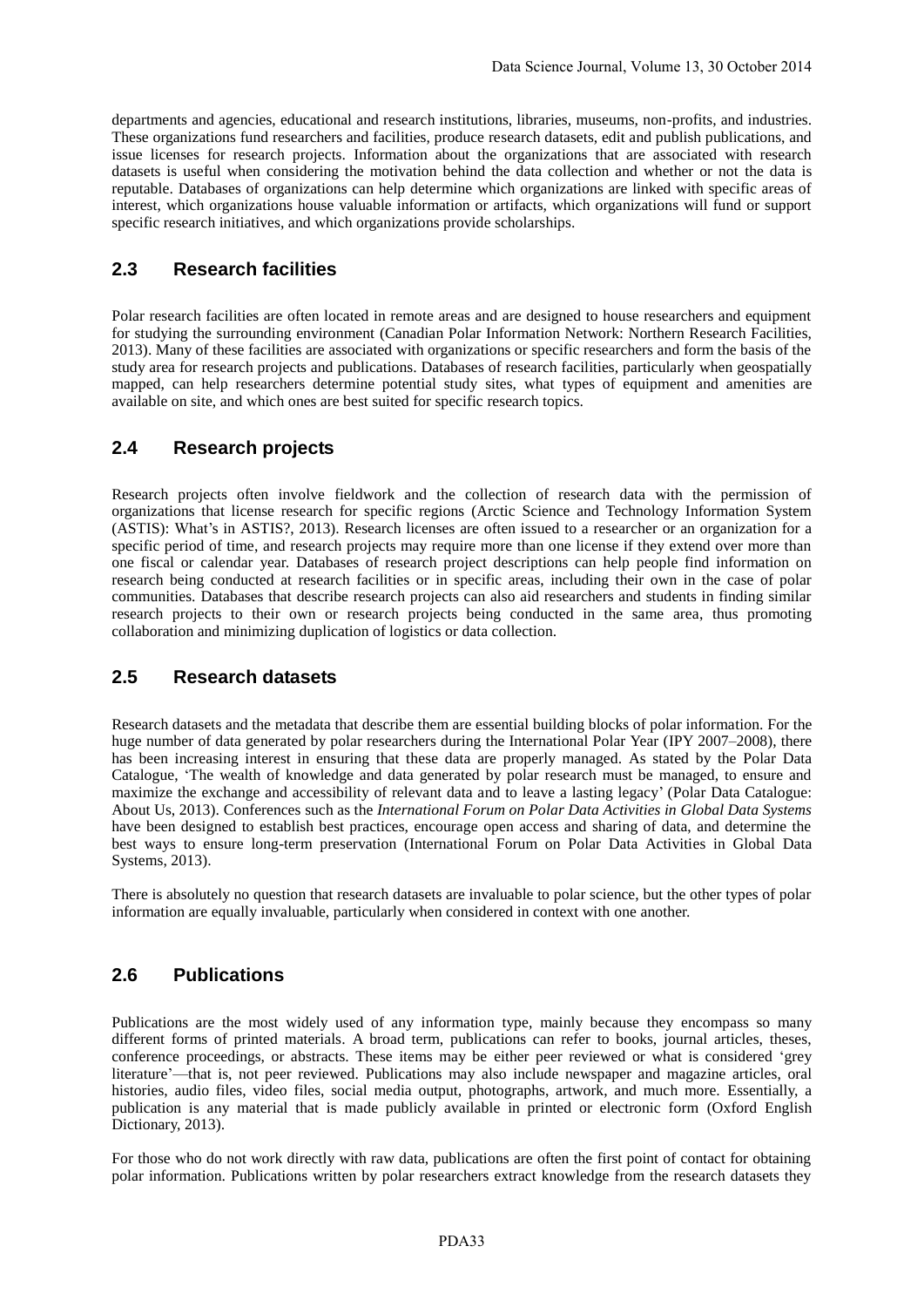have collected, and make that knowledge meaningful for others. Furthermore, for subject areas like polar history, documents such as diaries and period photographs may actually be the raw data.

Databases of publications are very common—both in the form of libraries and digital records. Databases of publications can help people learn more about a topic, direct them to further information, and help people interpret research datasets in different ways.

### **3 POLAR INFORMATION IN CANADA**

In Canada, different data management systems (databases) are responsible for maintaining the different types of polar information. The Government of Canada's Canadian Polar Commission is responsible for the management of databases that contain information about polar researchers and polar research facilities (Canadian Polar Commission: Researcher's Toolbox, 2013). The Polar Data Catalogue at the University of Waterloo manages a database that contains metadata describing polar research datasets (Polar Data Catalogue, 2013). The Arctic Science and Technology Information System at the Arctic Institute of North America manages one main database and several subset databases that contain information about polar publications and polar research projects (Arctic Institute of North America: Databases, 2013). At present, to the best of my knowledge, there is no database in Canada that manages information about polar organizations.

### **3.1 Canadian Polar Commission**

The Canadian Polar Commission, founded in 1991, keeps track of information about individual polar researchers in Canada through the Researcher's Directory (Canadian Polar Information Network: Researcher's Directory, 2013). It also keeps track of information about Canadian polar research facilities through the Northern Research Facilities database (Canadian Polar Information Network: Northern Research Facilities, 2013). Both of these databases are available for free online. Although there is no database in Canada to my knowledge that currently manages information about polar organizations, the Canadian Polar Commission does maintain a listing of Canadian Government organizations and Canadian Research institutions (Canadian Polar Commission: Canadian Governmental Organizations, 2013; Canadian Polar Commission: Canadian Research Institutions, 2013).

While the Government of Canada's Canadian Polar Commission is the main organization tracking information about Canadian polar researchers, research facilities, and organizations, there are other organizations that manage this information as well. The Scott Polar Research Institute, in Great Britain, maintains a Directory of Polar and Cold Regions Organizations that is divided by region and includes a section on Canada. This listing includes non-research-based organizations, but it is slightly out of date (Scott Polar Research Institute: SPRI Polar Directory, 2013). Many Canadian universities and organizations also keep internal databases of polar researchers. Researcher indexes that assign researcher identifiers (IDs) such as the International Standard Name Identifier and the Open Researcher and Contributor ID (ORCID) track researchers internationally and in all disciplines, including Canadian polar researchers (International Standard Name Identifier, 2013; ORCID, 2013). Finally, social media sites such as LinkedIn are used by organizations and individuals alike to network and keep track of polar researchers, facilities, and organizations (LinkedIn, 2013).

### **3.2 Polar Data Catalogue**

The Polar Data Catalogue contains metadata for the research datasets created by the Canadian IPY programme, ArcticNet, the Beaufort Regional Environmental Assessment (BREA), the Climate Change Adaptation Programme, and Aboriginal Affairs and Northern Development Canada's Northern Contaminants Programme, and it has also been designated to handle metadata for the planned Canadian High Arctic Research Station (Polar Data Catalogue: About Us, 2013). The Polar Data Catalogue has been in operation since 2007 and can be accessed freely online (Polar Data Catalogue: About Us, 2013).

Many other organizations operate smaller databases of polar research metadata in Canada, but these are often internal or specific to a particular project or discipline. Some of the public examples are the ArcticStat Socioeconomic Circumpolar Database, the Atlas for Community Based Monitoring, the Canadian Antarctic Science Data portal (operated by the Canadian Polar Commission, the Canadian Committee for Antarctic Research, and the United States National Aeronautics and Space Administration), and the Government of Canada's Historical Climate Data portal, which is a large database but covers only climate and weather data and covers this data for all of Canada, not just the Arctic.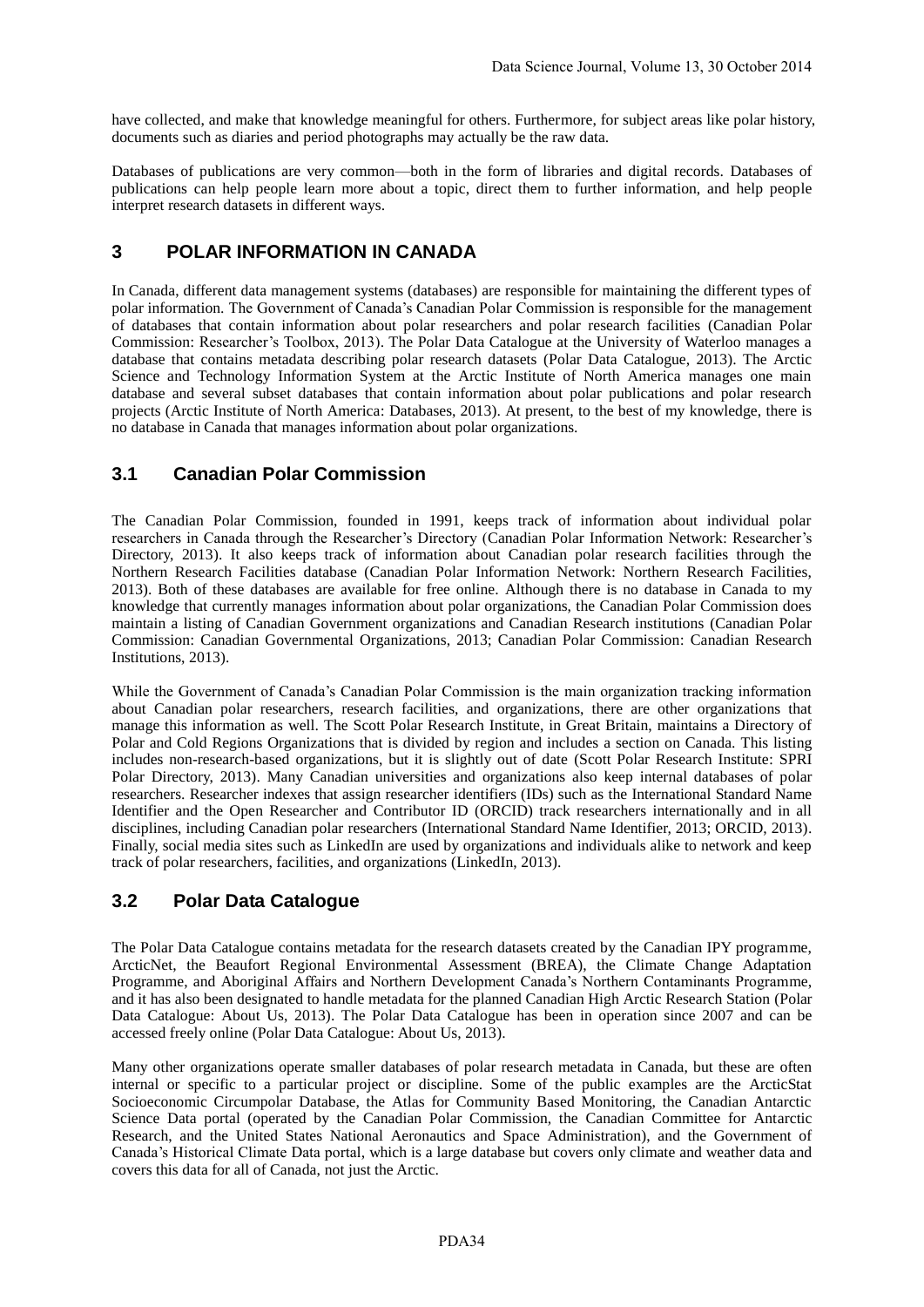# **3.3 ASTIS: Arctic Science and Technology Information System**

The Arctic Science and Technology Information System (ASTIS) is the oldest of the three information management systems. In operation since 1978, the ASTIS database currently contains 79,000 records describing publications and research projects about northern Canada and the circumpolar Arctic (Arctic Institute of North America: Databases, 2013). ASTIS is responsible for the Canadian IPY Publications Database, which is part of the international IPY Publications Database (Arctic Institute of North America: Databases, 2013). ASTIS also covers all publications produced by ArcticNet, BREA, and Aboriginal Affairs and Northern Development Canada's Northern Contaminants Programme as well as publications about northern Canada from many other sources (Arctic Institute of North America: Databases, 2013). ASTIS also contains 17,000 research project descriptions from the three Canadian northern territories based on information collected by the agencies that license all field research (Arctic Science and Technology Information System (ASTIS): What's in ASTIS?, 2013). ASTIS is searchable by author, subject, and geographic area, and one can search both research projects and publications or limit the search to a single information type (Arctic Science and Technology Information System (ASTIS), 2013). The ASTIS database is available for free online, and a full list of ASTIS subset databases is available on the Arctic Institute of North America's website (Arctic Institute of North America: Databases, 2013).

The Aurora Research Institute also has a smaller database of licensing information for research projects conducted in the Northwest Territories (Aurora Research Institute: NWT Research Database, 2013). In terms of publications, several organizations have small databases of publications that are either internal or specific to their own organization or region. There are also several large-scale databases that are discipline specific, such as Medline (a large database of health and medical information), that also contain Canadian polar publications.

# **4 CONCLUSION**

Both in Canada and worldwide, there is a wealth of polar information that is being collected by individuals and organizations. However, much of this information is fragmented. That is, the information is scattered in different areas and not managed as a whole. The different information types are rarely interconnected and the different organizations and individuals that collect the information are not always openly accessible or typically have systems that are interoperable.

Each of these information types is valuable and should be connected in a single platform. Imagine the possibilities inherent in looking up researchers and being able to see which organizations they are associated with, which facilities they have worked at, a list of their publications and research projects, and the various research datasets that they have collected and all of it being interconnected and searchable. Which datasets resulted in which publications? Which researchers have worked together and at which research facilities? It is an exciting prospect, and one that is possible through collaboration.

The Arctic Institute of North America is keenly aware of the need to develop better connections between the polar publications and research project information that its databases contain and the other types of polar information that are held by other organizations, both in Canada and overseas. It is particularly crucial to link publications and research datasets because these are the primary gateways to polar information. In developing data management protocols and best practices, we urge everyone to consider linking data with the other polar information types as a crucial piece of this puzzle.

The Arctic Institute of North America's Arctic Science and Technology Information System is already available for free online. We are currently working towards the goal of geospatially mapping our publications and research project descriptions and of making more of our publications, particularly the items in the Arctic Institute of North America's libraries, available digitally. We support open access and sharing, and we are very happy to collaborate and connect with other institutions and their polar information resources.

# **5 ACKNOWLEDGEMENTS**

The author would like to thank Ross Goodwin of the Arctic Institute of North America for his help with editing the manuscript and to Mark Parsons, Secretary General of the Research Data Alliance, for his excellent comments during the review process. The author would also like to thank the Arctic Institute of North America for support.